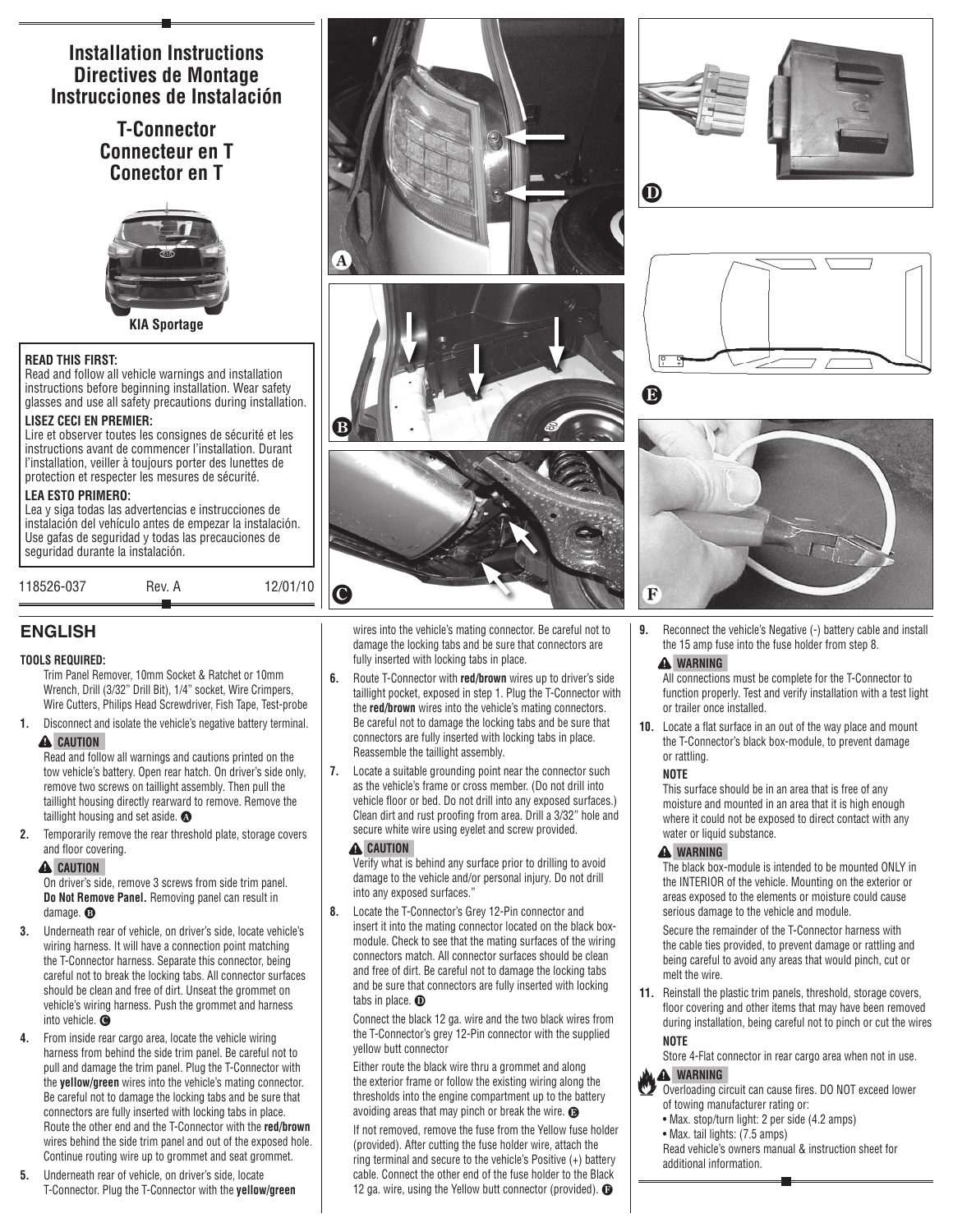# **Français**

## **OUTILS REQUIS:**

Écarteur de panneau de garnisage, Cliquet et douille de 10 mm ou clé de 10 mm, Perceuse (mèche de 3/32 po), Douille 1/4 po, Sertisseurs, Coupe-fils, Tournevis à pointe cruciforme, Fil de Triage, Sonde de vérification

**1.** Débrancher et isoler la borne négative de la batterie du véhicule.

## **A** ATTENTION

 Lire et observer tous les avertissements et consignes de sécurité qui sont imprimés sur la batterie du véhicule de remorquage. Ouvrir le hayon arrière. Du côté conducteur seulement, ôter deux vis de l'ensemble feux arrière. Puis tirer sur le logement de feu arrière directement vers l'arrière pour le dégager. Enlever le logement de feu arrière et mettre de côté.  $\bullet$ 

**2.** Enlever temporairement le panneau de seuil arrière, les couvercles des compartiments à rangement et le revêtement de plancher.

## **A** ATTENTION

 Du côté conducteur, ôter 3 vis du panneau de garniture latéral. **Ne pas enlever le panneau.** L'enlèvement du panneau peut causer des dommages.  $\bullet$ 

- **3.** Sous l'arrière du véhicule côté conducteur, repérer de cables del vehículo. On y trouvera un point de connexion qui correspond au faisceau du connecteur en T. Débrancher ce connecteur, en veillant à ne pas briser les pattes de verrouillage. Toutes les surfaces de contact des connecteurs doivent être propres et dépourvues de saleté. Dégager le passe-fils du faisceau de fils du véhicule. Pousser le passe-fils et le faisceau dans le véhicule. **@**
- **4.** Depuis l'intérieur du compartiment à bagages arrière, repérer le faisceau de fils à l'arrière du panneau de garnissage latéral. Veiller à ne pas tirer ni endommager le panneau de garnissage. Brancher le connecteur en T muni des fils **jaune/vert** dans le connecteur correspondant du véhicule. Veiller à ne pas briser les pattes de verrouillage et s'assurer que les connecteurs sont complètement rentrés, avec les pattes de verrouillage en place. Acheminer l'autre extrémité et le connecteur en T avec les fils **rouge/brun** derrière le panneau de garnissage latéral et faire sortir par le trou exposé. Continuer à acheminer le câblage vers le haut jusqu'au passe-fils puis mettre le passe-fils en place.
- **5.** Sous l'arrière du véhicule côté conducteur, repérer le connecteur en T. Brancher le connecteur en T muni des fils **jaune/vert** dans le connecteur correspondant du véhicule. Veiller à ne pas briser les pattes de verrouillage et s'assurer que les connecteurs sont complètement rentrés, avec les pattes de verrouillage en place.
- **6.** Acheminer le connecteur en T muni des fils **rouge/brun** vers le logement du feu arrière côté conducteur, exposé à l'étape 1. Brancher le connecteur en T muni des fils **rouge/brun** dans les connecteurs correspondant du véhicule. Veiller à ne pas briser les pattes de verrouillage et s'assurer que les connecteurs sont complètement rentrés, avec les pattes de verrouillage en place. Remonter l'ensemble feu arrière.
- **7.** Repérer un point de mise à la masse adéquat à proximité du connecteur, comme le châssis ou un autre élément structural du véhicule. (Ne pas percer le plancher ou la plateforme du véhicule. Ne pas percer de surfaces exposées.) Nettoyer la surface pour y enlever toute trace de saleté ou de traitement antirouille. Percer un trou de 3/32 po et fixer le fil blanc à l'aide de l'œillet et de la vis fournis.

## **A** ATTENTION

 Avant de percer, vérifier ce qui se trouve sous la surface pour prévenir tout dommage au véhicule ou toute lésion corporelle. Ne pas percer de surfaces exposées.

**8.** Repérer le connecteur gris à 12 broches du connecteur en T et l'insérer dans le connecteur correspondant situé dans le module/boîtier noir. Vérifier que les surfaces de contact des connecteurs correspondent les unes aux autres. Toutes les surfaces de contact des connecteurs doivent être propres et dépourvues de saleté. S'assurer que les connecteurs sont complètement insérés avec les pattes de verrouillage en place, en veillant à ne pas endommager ces dernières. <sup>O</sup>

 Connecter le fil noir de calibre 12 et les deux fils noirs du connecteur gris 12 broches du connecteur en T à l'aide du connecteur d'about jaune fourni.

 De deux choses l'une : acheminer le fil noir à travers le passe-fils et le long du cadre de châssis extérieur, ou; suivre le filage existant le long des seuils jusque la batterie dans le haut du compartiment moteur, en prenant soin d'éviter les endroits susceptibles de pincer ou endommager le fil. **@** 

 Si ce n'est déjà fait, enlever le fusible du porte-fusible jaune (fourni). Après avoir coupé le fil du porte-fusible, attacher la cosse à anneau et la fixer au câble de la borne positive (+) de la batterie du véhicule. À l'aide du raccord jaune (fourni), attacher l'autre extrémité du porte-fusible au fil noir de calibre 12.  $\bullet$ 

**9.** Rebrancher le câble de la borne négative (-) de la batterie du véhicule et placer le fusible de 15 ampères dans le porte-fusible mentionné à l'étape 8.

### **A** AVERTISSEMENT

 Tous les branchements doivent être terminés pour que le connecteur en T fonctionne correctement. Tester et vérifier l'installation à l'aide d'une lampe témoin ou sur une remorque.

**10.** Pour prévenir les dommages ou les bruits indésirables, repérer une surface plane à un endroit qui ne gêne pas le passage et monter le module/boîtier noir du connecteur en T.

### **REMARQUE**

 Cette surface doit être exempte d'humidité et suffisamment élevée pour prévenir tout contact direct avec l'eau ou une substance liquide.

### **A** AVERTISSEMENT

 Le module/boîtier noir doit être monté SEULEMENT à l'INTÉRIEUR du véhicule. Le montage à l'extérieur ou à des endroits exposés aux éléments ou à l'humidité peut entraîner des dommages sévères au véhicule ou au module.

 Afin de prévenir les dommages ou les bruits de cliquetis, fixer le reste du faisceau du connecteur en T à l'aide des attaches de câble fournies, en prenant soin d'éviter les endroits susceptibles de couper ou coincer les fils.

**11.** Remettre en place les panneaux de garnissage, le seuil, les couvercles de rangement, le revêtement de plancher et les autres éléments qui ont été enlevés lors de l'installation, en prenant soin de ne pas pincer ni couper les fils.

### **REMARQUE**

 Remiser le connecteur plat à 4 voies dans le compartiment à bagages arrière quand il n'est pas utilisé.

## **A** AVERTISSEMENT

Un circuit surchargé peut occasionner des incendies. NE DÉPASSEZ JAMAIS la valeur la plus basse indiquée par le fabricant de remorquage, ou :

• Max. lumière arrêt/tournant : 2 par côté (4,2 amps)

• Max. lumières arrières : (7.5 amps)

Consultez le manuel du propriétaire et la

feuille d'instructions du véhicule pour de plus amples informations.